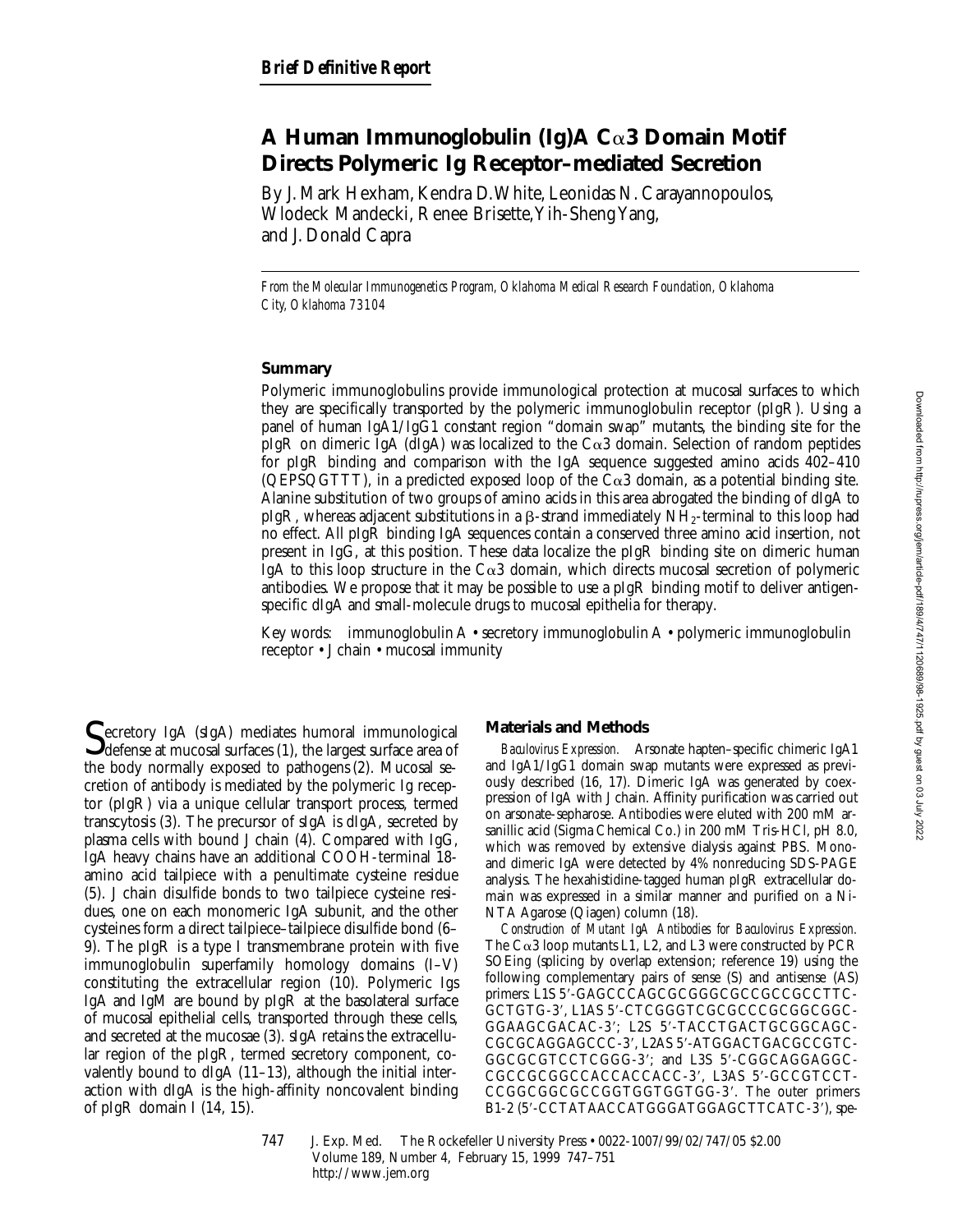cific for the 5' leader of the VH region of this chimeric IgA heavy chain, and  $Ca3-3'$  (5'-CCCTCTAGATTAGTAGCAGGTGC- $CGTCCAC-3'$ , specific for the 3' tailpiece–encoding sequence of the IgA1 gene, were used with the above primer pairs L1–L3 to generate pairs of  $5'$  and  $3'$  fragments with complementary overlaps. These fragments were gel purified then spliced in a further PCR reaction using the outer primers B1-2 and  $C\alpha$ 3-3'. Modified IgA1 genes were cloned into the baculovirus transfer vector using XbaI and NcoI digestion and the insert sequences were verified. Recombinant baculovirus were produced using the BacPAK system (Clontech).

*FACS® Analysis.* Madin-Derby canine kidney (MDCK) cells were placed in serum-free MEM plus Earle's salts (MediaTech, Inc.) 16 h before the experiment. Cells were harvested in 10 mM EDTA in PBS and washed in PBS 0.1% BSA. pIgR binding of human IgA1 antibodies and mutants was assessed by incubation of 100  $\mu$ l antibody in PBS/BSA with  $\sim$ 10<sup>6</sup> cells for 1 h. Cells were washed three times in PBS/BSA and bound antibody was detected with 100  $\mu$ l of an anti-human  $\kappa$  FITC conjugate (Sigma Chemical Co.) diluted 1:100. Cells were washed as above and resuspended in 1 ml PBS/BSA. FACS® analysis was carried out on a Becton Dickinson FACScan® instrument. Data collection and analysis were performed with the LYSYSII (Becton Dickinson) and WINMIDI (http://facs.scripps.edu) or with the Cellquest programs (Becton Dickinson).

*Phage Display Peptide Library Selection.* The random 40-mer peptide library was constructed in the pCANTAB5e vector and has an actual total diversity of 1.55  $\times$  10<sup>10</sup> (20). The random 40mer is flanked by two peptide tag sequences, preceded by a leader peptide and fused to the membrane-proximal domain of the M13 phage coat protein III.  $1-2 \times 10^6$  MDCK cells were harvested in 5 ml PBS plus 10 mM EDTA at 37°C, washed twice in 15 ml PBS, and resuspended in 1.8 ml PBS at  $4^{\circ}$ C. 100  $\mu$ l phagemid library stock (4.5  $\times$  10<sup>12</sup> CFU) was added and incubated for 1 h at 37 or  $4^{\circ}$ C. The cells were then washed five times with 15 ml PBS at  $4^{\circ}$ C. Bound phage were eluted with 2 ml of 0.1 M glycine/ HCl, pH 2.2, containing 0.1% BSA for 10 min and neutralized immediately with 400  $\mu$ l of 2 M Tris base. Phage rescue and amplification were carried out in *Escherichia coli* strain TG1 (Pharmacia) according to standard procedures (21).

*DNA Sequencing and Analysis.* DNA sequencing was carried out on double-stranded plasmid or phagemid DNA using an ABI 377 Prism (Applied Biosystems, Inc.) automated sequencer. Alignments of deduced peptide sequences and Ig-constant regions were carried out using the MAP (22) and PIMA (23) software.

#### **Results and Discussion**

Chimeric human IgA1 (16) and a panel of IgA1/IgG1 constant region domain swap mutants (24) with murineencoded arsonate specificity were expressed in baculovirus as both monomer and dimer, affinity purified, and used to define the pIgR binding site. dIgA was operationally defined as an IgA preparation generated by coexpression of IgA with J chain. MDCK cells, transfected with rabbit pIgR (25), were used to measure binding of recombinant  $IgA1$  mutants to the receptor by  $FACS^{\circledast}$  analysis (Fig. 1 a). Specific binding was observed with dIgA and not with monomeric IgA (Fig. 1 b), a medium control (Fig. 1 b) or IgG (data not shown). Mutant VGAA, in which the C $\alpha$ 1 domain was substituted with the  $C_{\gamma}1$  domain, bound to the

pIgR in a manner similar to wild-type IgA1 (Fig. 1 c). The dimeric molecule (Fig. 1 c, heavy line) bound to the receptor, whereas the monomer (light line) did not. Similarly, the VGGA mutant, in which both C $\alpha$ 1 and C $\alpha$ 2 including the hinge of IgA were replaced with the analogous domains from IgG, bound as a dimer but not as a monomer (Fig. 1 d). Thus, the C $\alpha$ 1 and C $\alpha$ 2 domains of dIgA are not necessary for pIgR binding, suggesting that the presence of the  $C\alpha3$  domain is required.

dIgA contains four  $Ca3$  domains and the covalently bound J chain which, together with the IgA tailpiece, are responsible for IgA polymerization. To reduce the complexity of this problem, a library of random 40-mer peptides, expressed as a phage display library (20), was selected against pIgR-expressing MDCK cells. The goal was to identify putative pIgR binding sites within IgA by reducing them to a minimum peptide binding unit, a proven approach for several receptor–ligand interactions (26–28). Selection was carried out on live pIgR-expressing MDCK cells in suspension with negative selection on nonreceptor– expressing cells. Bound phage were eluted with acid or by cell lysis. Recovery of both acid-eluted and cell-associated phage increased gradually from  $\sim 6 \times 10^4$  to  $5 \times 10^7$  CFU over 4–6 successive rounds, indicating enrichment for specific binding clones. Individual clones were randomly selected from the final panning from the acid-eluted and



Figure 1. Binding of monomeric and dimeric IgA/IgG domain swap mutant antibodies to pIgR expressed on MDCK cells. (a) Staining of MDCK cells with sheep anti-pIgR (heavy line) antiserum or normal sheep serum (broken line) followed by anti-sheep IgG FITC conjugate. (b) Binding of wild-type IgA monomer (thin line) or dimer (heavy line) to pIgR on MDCK cells. (c) Binding of VGAA mutant expressed as monomer (thin line) or dimer (heavy line) to pIgR on MDCK cells. (d) Binding of VGGA mutant expressed as monomer (thin line) or dimer (heavy line) to pIgR on MDCK cells. Bound IgA or IgA/G chimeric antibodies were detected by rabbit anti-human  $\kappa$  chain-FITC conjugate. Negative controls are shown as broken lines.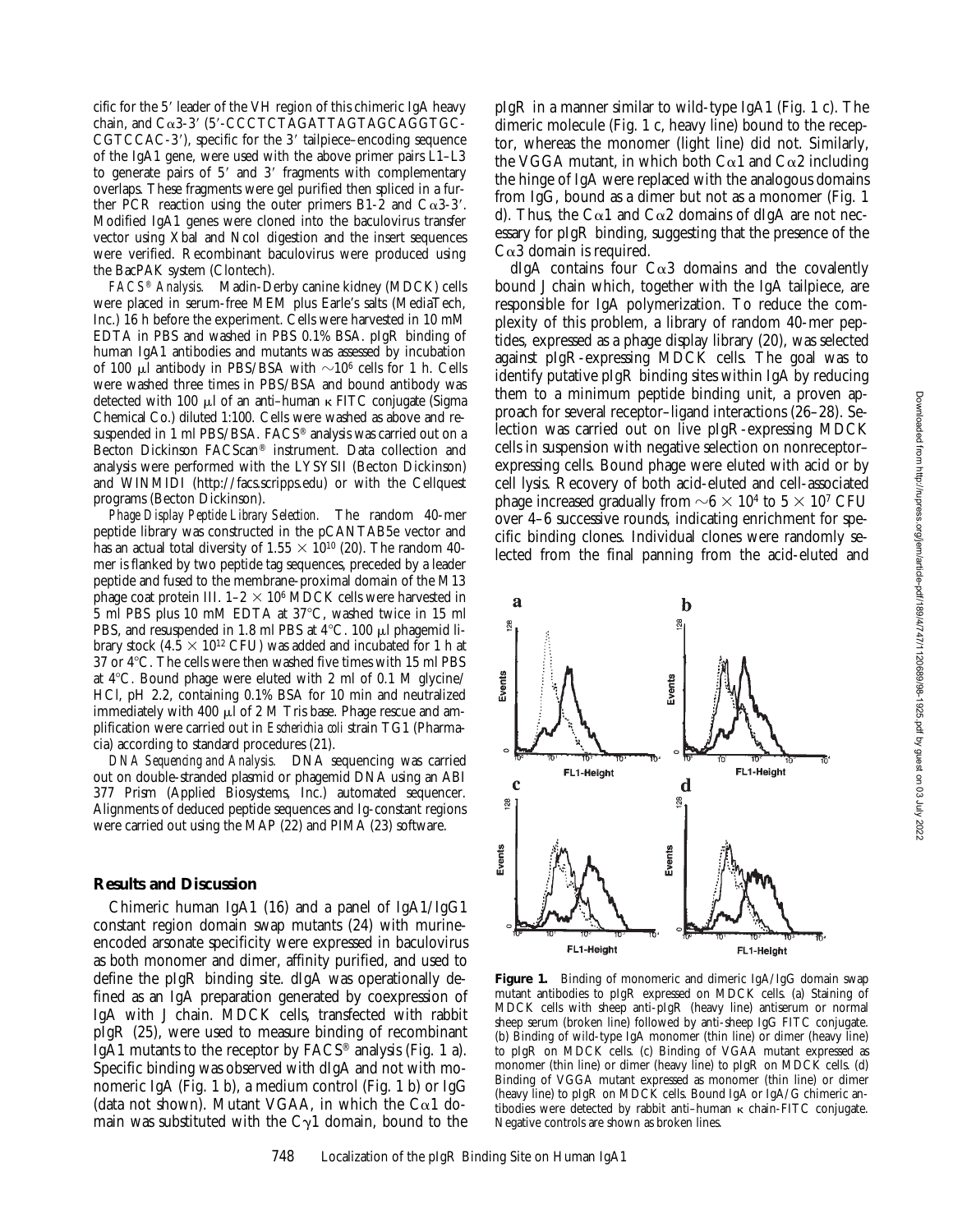| J<br>ļ                                                                                            |
|---------------------------------------------------------------------------------------------------|
|                                                                                                   |
|                                                                                                   |
|                                                                                                   |
|                                                                                                   |
|                                                                                                   |
|                                                                                                   |
|                                                                                                   |
|                                                                                                   |
|                                                                                                   |
|                                                                                                   |
|                                                                                                   |
|                                                                                                   |
|                                                                                                   |
|                                                                                                   |
|                                                                                                   |
|                                                                                                   |
|                                                                                                   |
|                                                                                                   |
|                                                                                                   |
|                                                                                                   |
|                                                                                                   |
|                                                                                                   |
|                                                                                                   |
|                                                                                                   |
|                                                                                                   |
|                                                                                                   |
| ֧֢ׅ֧ׅ֚֚֚֚֚֚֚֚֚֚֚֚֚֚֚֚֚֚֚֚֚֚֚֚֚֬֝֡֓֡                                                               |
|                                                                                                   |
|                                                                                                   |
|                                                                                                   |
|                                                                                                   |
|                                                                                                   |
|                                                                                                   |
|                                                                                                   |
|                                                                                                   |
|                                                                                                   |
|                                                                                                   |
|                                                                                                   |
|                                                                                                   |
|                                                                                                   |
|                                                                                                   |
|                                                                                                   |
|                                                                                                   |
| ĺ                                                                                                 |
|                                                                                                   |
| ı                                                                                                 |
| ׇ֦֧ׅׅ֜֡֜֓֡֡֜                                                                                      |
|                                                                                                   |
|                                                                                                   |
|                                                                                                   |
|                                                                                                   |
|                                                                                                   |
|                                                                                                   |
|                                                                                                   |
| :                                                                                                 |
|                                                                                                   |
| ֖֖֚֚֡֝֬<br>֧֖֧֧֚֚֚֚֚֚֚֚֚֚֚֚֚֚֚֚֚֚֚֚֚֚֚֚֚֩֝֓                                                       |
|                                                                                                   |
|                                                                                                   |
|                                                                                                   |
| ;<br>><br>>                                                                                       |
| City Site City    College    College    College    Chronicles    Chronicles    Chronicles    Chro |
|                                                                                                   |
|                                                                                                   |
|                                                                                                   |
|                                                                                                   |
|                                                                                                   |
|                                                                                                   |
|                                                                                                   |
|                                                                                                   |
| Ì                                                                                                 |
|                                                                                                   |
|                                                                                                   |
| ĺ                                                                                                 |
|                                                                                                   |
| $\ddot{\phantom{a}}$<br>ś                                                                         |
|                                                                                                   |
|                                                                                                   |
|                                                                                                   |
|                                                                                                   |
|                                                                                                   |
|                                                                                                   |
|                                                                                                   |
| :<br>טטט                                                                                          |

|                  | 359 | 384<br>369                                                                                      | 399 | 414 | 427 | 446 |
|------------------|-----|-------------------------------------------------------------------------------------------------|-----|-----|-----|-----|
| IgA1             |     | LALNELVTLTCLARG FSPKDVLVRWLOGSO ELPREKYLTWASROE PSOGTTTFAVTSILR VAA--EDWKKGDTFS CMVGHEALPLAFTOK |     |     |     |     |
| A12              |     | -------------- ------------- ---RESVVSLALSRP PVLATRTPVSGEIEK VGARPEDFWDFLL-- ---------------    |     |     |     |     |
| A24              |     | ------------- ------------- ----LVFTTSYGTKH PVASGSARSPLDWLA WWP-RETWGRGRSAT ---------------     |     |     |     |     |
| A1               |     | ------------- ------------- ----SIGRIAAAGW GGRGGSGFGSDVWSW FDGLGIGARDRE--- ---------------      |     |     |     |     |
| A22              |     | ------------- ------------ RIVPPSGNGWVSHNT RWRSALSTGPAFFSW MWGSSGWSOT----- ---------------      |     |     |     |     |
| A32              |     |                                                                                                 |     |     |     |     |
| M13              |     |                                                                                                 |     |     |     |     |
| A8               |     |                                                                                                 |     |     |     |     |
| M <sub>21</sub>  |     | -------------- --------RNTRGLS VSGLFAEDGTLYHSF FPHSSTGFLGLFPYP KRE------------ --------------   |     |     |     |     |
| A9               |     | -------------- --------APGMDRG ISVALAGFIHWEDGV SWMSPFSGFRHRYDR EDP------------ --------------   |     |     |     |     |
| A29              |     |                                                                                                 |     |     |     |     |
| A25              |     | ------------- ------------ -------- OGWRT GRDTSSSIGTPELNS LWCLWPGFCSSGGRT SLSTG----------       |     |     |     |     |
| A21              |     |                                                                                                 |     |     |     |     |
| A14              |     | -------------- ------------- ----- WLHWFRLHD RGWAATGRLFCNFSP KTEDCDGTWGSHOSL --------------     |     |     |     |     |
| M <sub>3</sub>   |     | -------------- ------------ ------ FESVTNV VGFSAVEHPTSEFRE VIWWGGILMWDIFSL MF-------------      |     |     |     |     |
| A4               |     |                                                                                                 |     |     |     |     |
| M <sub>2</sub> 3 |     | -------------- ------------- ----AEYFVAOCVAE EDFAGVTSLDLNNLG AMLFLFNRYLGWLI- --------------     |     |     |     |     |
| A6               |     |                                                                                                 |     |     |     |     |
| M6               |     | --------------- -------------- -----RRERVSOGEG LDVTALEDPIVFIVE WLDKTFGLHLPIVWL --------------   |     |     |     |     |
| M2               |     |                                                                                                 |     |     |     |     |
| M20              |     | -------------- ------------- ------ HGLESLYD PDLGGORDCCESIFT VVAVGMGFMTFFLPW WM------------     |     |     |     |     |
| M15              |     |                                                                                                 |     |     |     |     |
| M18              |     | -------------- -----EGLRDRARA CSMSDCDEGLDSMGL WSWAGLTLFGGVGQL I------------- -----------        |     |     |     |     |
| A26              |     |                                                                                                 |     |     |     |     |
| A2               |     |                                                                                                 |     |     |     |     |
| A.3              |     |                                                                                                 |     |     |     |     |
| M9               |     |                                                                                                 |     |     |     |     |
| A27              |     |                                                                                                 |     |     |     |     |
| A10              |     |                                                                                                 |     |     |     |     |
| M32              |     |                                                                                                 |     |     |     |     |
| M26              |     |                                                                                                 |     |     |     |     |
| A21              |     | ------------- ------------- ----GNLAVSELAM TGSSALPTRMRSGT- -GSAAREWWEGLIRL RP-------------      |     |     |     |     |
| M26              |     |                                                                                                 |     |     |     |     |

**Figure 2.** Alignment of deduced peptide sequences from selection of phage display peptide library against pIgR receptor–expressing cells with the human  $C\alpha3$  domain amino acid sequence. Peptides designated A or M are from the acid-eluted and cell-associated fractions, respectively. Numbering of IgA1 is according to reference 5.

membrane-associated fractions and sequenced. Binding of the enriched phage populations to recombinant human pIgR, as measured by ELISA, increased with successive rounds of panning and was inhibited by polymeric IgM (data not shown). Sequencing of phagemid DNA showed that 20 out of 32 acid-eluted clones and 12 out of 32 cellassociated clones had open reading frames (Fig. 2). There is little clonality among these two groups of sequences, although the A22 peptide was recovered three times. These peptides were aligned for maximum homology with the human IgA1  $C\alpha$ 3 region amino acid sequence (Fig. 2) using the PIMA program (23). Many of the peptides, particularly A12 (9 out of 30 identical amino acids) (Fig. 3 a), show homology with human IgA1  $Ca3$  domain, prompting a further examination of the amino acid sequence and structure in this area.

The human  $C\alpha3$  domain is 40% identical and 62% homologous to the corresponding region of human IgG1 at the amino acid level. In addition, all the sequence hallmarks of the immunoglobulin superfamily fold are conserved. Accordingly, the human IgG1 crystal structure (29) was used to predict the likely positions of the major structural motifs (b-strands and loops) within the IgA1 sequence, an approach used previously to map the  $Fc\alpha R$ (CD89) binding site on IgA1 (24). Fig. 3 a shows the alignment of the peptide A12 with the IgA1 sequence and the corresponding IgG1 sequence with its secondary structural features. The A12 peptide is homologous to a region that in the IgG structure forms an exposed 6-amino acid loop between two  $\beta$ -strands. However, in IgA1, this area contains a 3-amino acid insertion to expand the loop to 9-amino acids. The flanking  $\beta$ -strand sequences and part of the loop are conserved between IgA and IgG, which suggests that gross structural features are also conserved. Fig. 3 b shows alignment of this region in the CH3 domain of five mammalian IgA molecules aligned with the four human IgG subclasses. Despite sequence differences in the loop, all IgA sequences have the three additional amino acids, whereas

the IgG sequences do not. Similar to IgA, the sequence of IgM contains a 2-amino acid insertion at this site (data not shown). On the basis of these observations, three mutant IgA1 molecules were constructed and expressed in baculovirus to examine the effect of amino acid changes in this area on pIgR binding (Fig. 3 c). Mutations were made in the loop itself (L1 and L3) and in the  $\beta$ -strand NH<sub>2</sub>-terminal to the loop (L2) as a negative control. Binding was then measured to the physiologically relevant human receptor by ELISA using the purified recombinant extracellular domain of human pIgR expressed in baculovirus as previously



**Figure 3.** Comparison of IgG1 and IgA1 CH3 sequences and IgG1 structure in the area homologous to several phage-derived peptides. (a) The A12 peptide alignment with human IgA1 and IgG1. IgGSTR indicates structural features of IgG1 where  $\lt$  denotes a  $\beta$ -strand running in a descending orientation (i.e., hinge to CH3 direction),  $>$  denotes a  $\beta$ -strand running in an ascending direction (i.e., CH3 to hinge direction), and – denotes a loop or open structure (29). (b) Comparison of several mammalian IgA sequences with the four human IgG subclasses showing the additional IgA-specific amino acids present in the loop at positions 402–410 in the IgA sequence. hu, human; gr, gorilla; mur, murine; rab, rabbit. (c) IgA1 Co3 mutants L1, L2, and L3 aligned with the C $\alpha$ 3 and C $\gamma$ 3 wild-type sequences and C $\gamma$ 3 structure (IgGSTR).  $=$  denotes sequence identity in the mutants,  $-$  denotes a space introduced in the IgG sequence to maximize homology, and IgGSTR is labeled according to panel a. Numbering of IgA1 and IgG1 is according to references 5 and 29, respectively.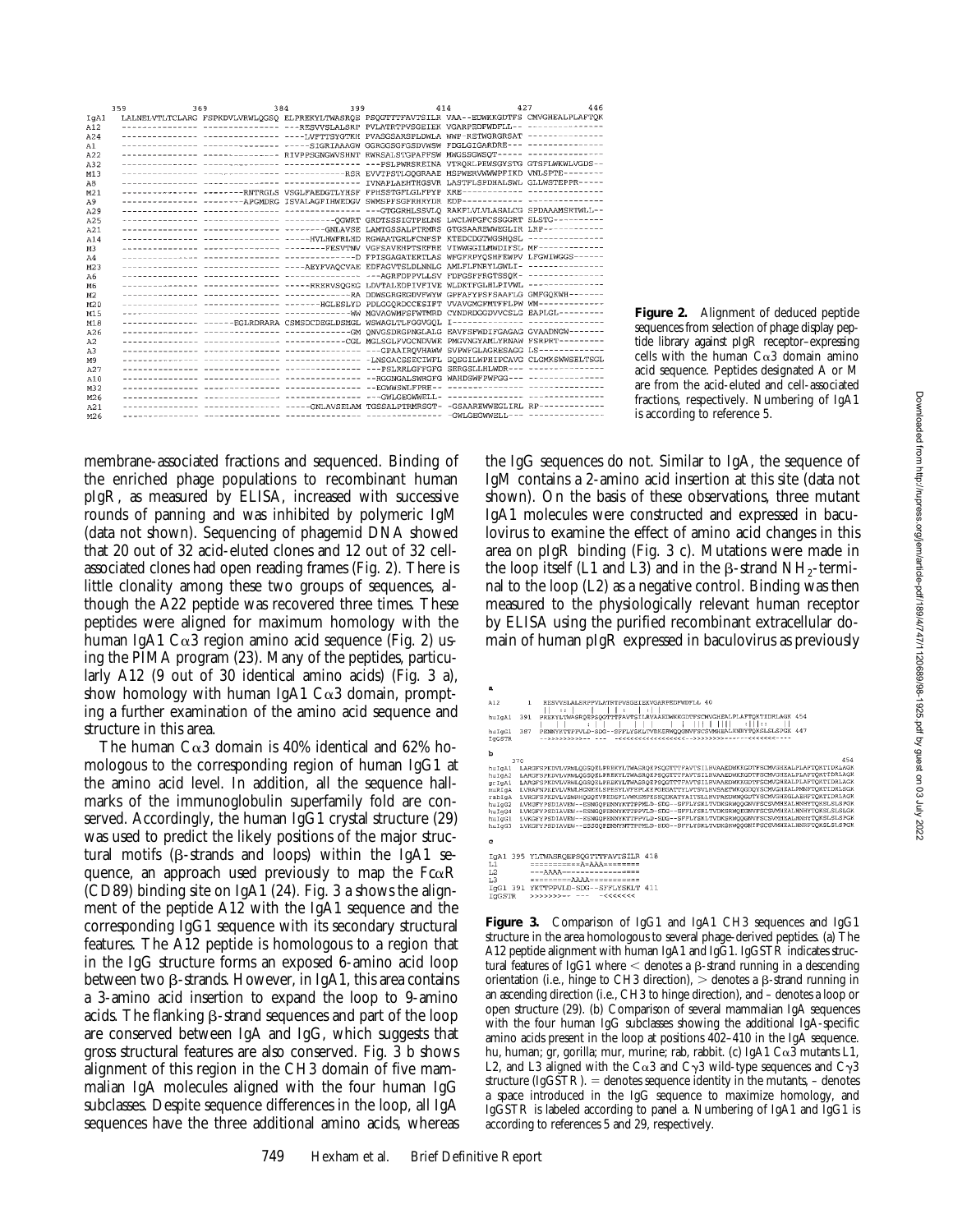described (18). Fig. 4 shows the binding of IgA1 monomer, IgA1 dimer, and IgG compared with the monomeric and dimeric forms of the L1, L2, and L3 mutants to purified human pIgR. Only dimeric wild-type IgA1 and dimeric L2 mutant, in which the mutations are in the  $\beta$ -strand NH<sub>2</sub>terminal to the loop, show binding. Mutations within the loop itself, namely L1 and L3, abrogate the binding of the dimeric IgA1 mutant molecules to the pIgR. Similar binding patterns were obtained with the loop mutants and rabbit pIgR-expressing cells as measured by FACS® (data not shown). These results indicate that this  $C\alpha3$  loop is the major binding motif for the pIgR on dIgA.

IgA is, in functional terms, closely related to IgM, sharing its ability to polymerize and be secreted. However, the overall IgA domain organization resembles that of IgG. The presence of amino acid sequence insertions in all the polymeric Igs that are ligands for this receptor and the absence of insertions from non-pIgR binding Igs (Fig. 3 b) supports its role in Ig secretion. The variation in the insertion size and the actual IgA and IgM sequences may reflect differences in fine structure of these polymeric antibodies or in their affinity for pIgR binding.

The fact that monomeric IgA is not secreted suggests that either a conformational change induced by polymerization is required for dIgA binding to the receptor or that the binding requires a polyvalent interaction of these  $C\alpha3$ sites with the receptor. The presence of J chain is required for optimal IgA (or IgM) polymerization but its precise role in Ig secretion remains to be elucidated. The increase in binding observed with dimeric L3 when compared with monomeric L3 (and to a lesser extent with the L1 mutants)



**Figure 4.** Binding of IgA mutants L1, L2, and L3 to purified human pIgR by ELISA. The extracellular domain of human pIgR was purified after expression in baculovirus and coated onto ELISA plates at  $10 \mu g/ml$ . Chimeric IgA1 and IgA1  $Ca3$ mutants L1, L2, and L3 were expressed as both monomeric (m)

and dimeric (d) forms along with chimeric IgG1, purified and incubated on the pIgR-coated plates to compare their abilities to bind to pIgR. Bound antibodies were detected with anti-human  $\kappa$  light chain alkaline phosphatase conjugate.

suggests that J chain and/or polymerization may play a role in binding (Fig. 4). Although amino acids 402–410 in the  $C\alpha$ 3 domain of dIgA define a major pIgR binding site, other dIgA structures may be involved. J chain–deficient mice express lower levels of polymeric IgA and have impaired hepatic transport of IgA (which humans lack) but normal levels of IgA at mucosal epithelial sites, compared with wild-type mice (30, 31). J chain thus may not be necessary for secretion of IgA but still required for stable binding to the secretory component in the mucosal environment; however, alternative secretory mechanisms may also be involved. Further studies are underway with peptides and additional mutations to examine the nature of the interaction between IgA and the pIgR as well as the role of J chain. The ability of a peptide sequence to confer mucosal secretion upon a molecule may prove a powerful means of delivery of therapeutic molecules to mucosal areas where they may prevent the entry of pathogens.

Rabbit pIgR-expressing MDCK cells, untransfected MDCK cells and sheep anti-pIgR polyclonal antiserum were kind gifts from Keith Mostov, University of California at San Francisco, San Francisco, CA. The vector for baculovirus expression of the human pIgR was a kind gift from Jean-Pierre Kraehenbuhl, University of Lausanne, Lausanne, Switzerland. We also thank Shirley Hall for performing the DNA sequencing.

This study was supported in part by National Institutes of Health grant AI12127. J. Hexham was supported in part by the Pediatric AIDS Foundation. K. White was a recipient of a Leukemia Research Foundation fellowship.

Address correspondence to J. Donald Capra, Oklahoma Medical Research Foundation, 825 N.E. 13th St., Oklahoma City, OK 73104. Phone: 405-271-7210; Fax: 405-271-8237; E-mail: jdonald-capra@omrf. ouhsc.edu

Present addresses are as follows: J.M. Hexham, Transplantation Research, Novartis Pharmaceuticals Corporation, 556 Morris Ave., Summit, NJ 07901; L.N. Carayannopoulos, Washington University Medical School, St. Louis, MO 87978; W. Mandecki and R. Brisette, DGI Biotechnologies LLC, PO Box 424, Edison, NJ 08818; and Y.-S. Yang, Department of Internal Medicine, UT Southwestern Medical Center, 6000 Harry Hines Blvd., Dallas, TX 75235.

*Received for publication 29 October 1998 and in revised form 21 December 1998.*

### **References**

- 1. Underdown, B.J., and J.M. Schiff. 1986. Immunoglobulin A: strategic defense initiative at the mucosal surface. *Annu. Rev. Immunol.* 4:389–417.
- 2. Childers, N.K., M.G. Bruce, and J.R. McGhee. 1989. Molecular mechanisms of immunoglobulin A defense. *Annu. Rev. Microbiol.* 43:503–536.